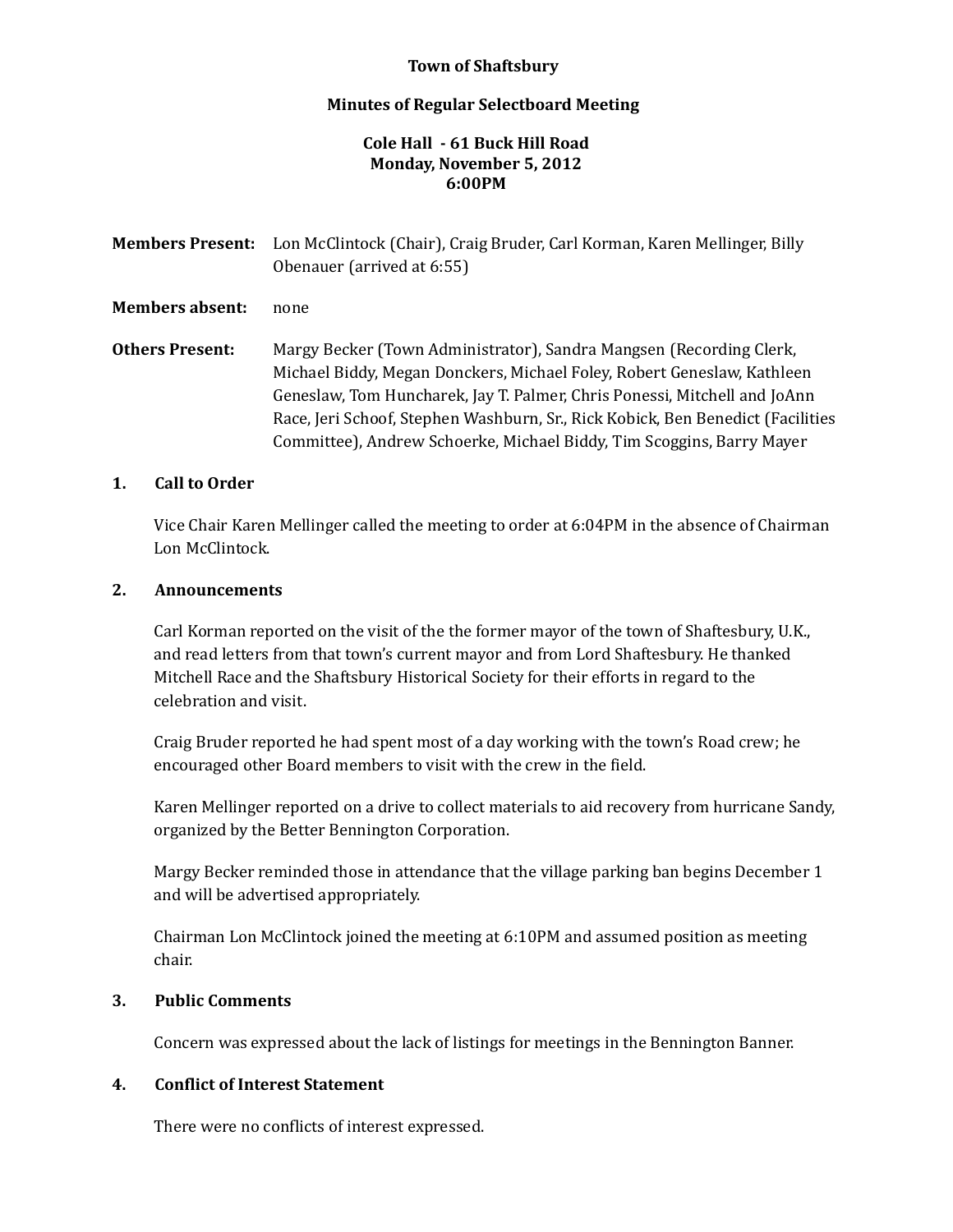# **5. 6:14PM Public Hearing & Deliberation – Approval of Location of Brownell's Salvage Yard**

Lon McClintock opened public hearing at  $6:14$  p.m. and asked for comments. There were none.

# **Motion: To close the public hearing on the Brownell Salvage yard location. Moved by Karen Mellinger; seconded by Craig Bruder. Carried, 4‐0‐0 (Billy Obenauer was absent for this vote.)**

Lon McClintock read aloud the approval of location decision with conditions and invited suggestions from the Selectboard with respect to parking limits, and any other concerns. He will revise the draft decision and present it for approval at the next meeting.

# **6. Rte. 7A / Buck Hill Road / Church Street Intersection**

Tim Scoggins reported on safety concerns at the intersection and presented several ideas for addressing the problem, such as lowering the speed limit in the immediate area.

## **7. Facilities Committee Presentation – Site Plan for New Town Garage**

Lon McClintock named members of Facilities Committee and introduced Rick Kobick, who was in attendance. He then gave an update on the Committee's activities and distributed copies of a proposed town garage site plan (adjacent to transfer station). Concerns pertaining to site security and whether soils were sufficiently stable for construction access routes were raised. The garage is intended to accommodate storage and repair of trucks, the pole barn to protect heavy equipment, and a shed is required for storage of sand and salt. The town is in the process of applying for a wastewater and water supply permit.

At its next meeting, the Selectboard plans to discuss the financial implications of this project, with a view to moving toward a bond vote.

## **8. Law Enforcement Services & Recent Burglaries**

Margy Becker had provided copies of State Police incident reports from 2009-2012 to the Selectboard. Carl Korman summarized some of those statistics for those in attendance, especially with regard to incidents involving burglary, larceny and reports of suspicious persons. 

Karen Mellinger recommended the Board consult the State Police, with respect to similar incidents in Dorset and the subsequent establishment of a Neighborhood Watch program. Billy Obenauer agreed that both education and Neighborhood Watch are in order.

Lon McClintock suggested a short-term increase of 25% in Sheriff services, with a request that the increase be focused on more patrols in certain neighborhoods. He recommended that people call the state police as soon as possible when suspicious people or cars are observed at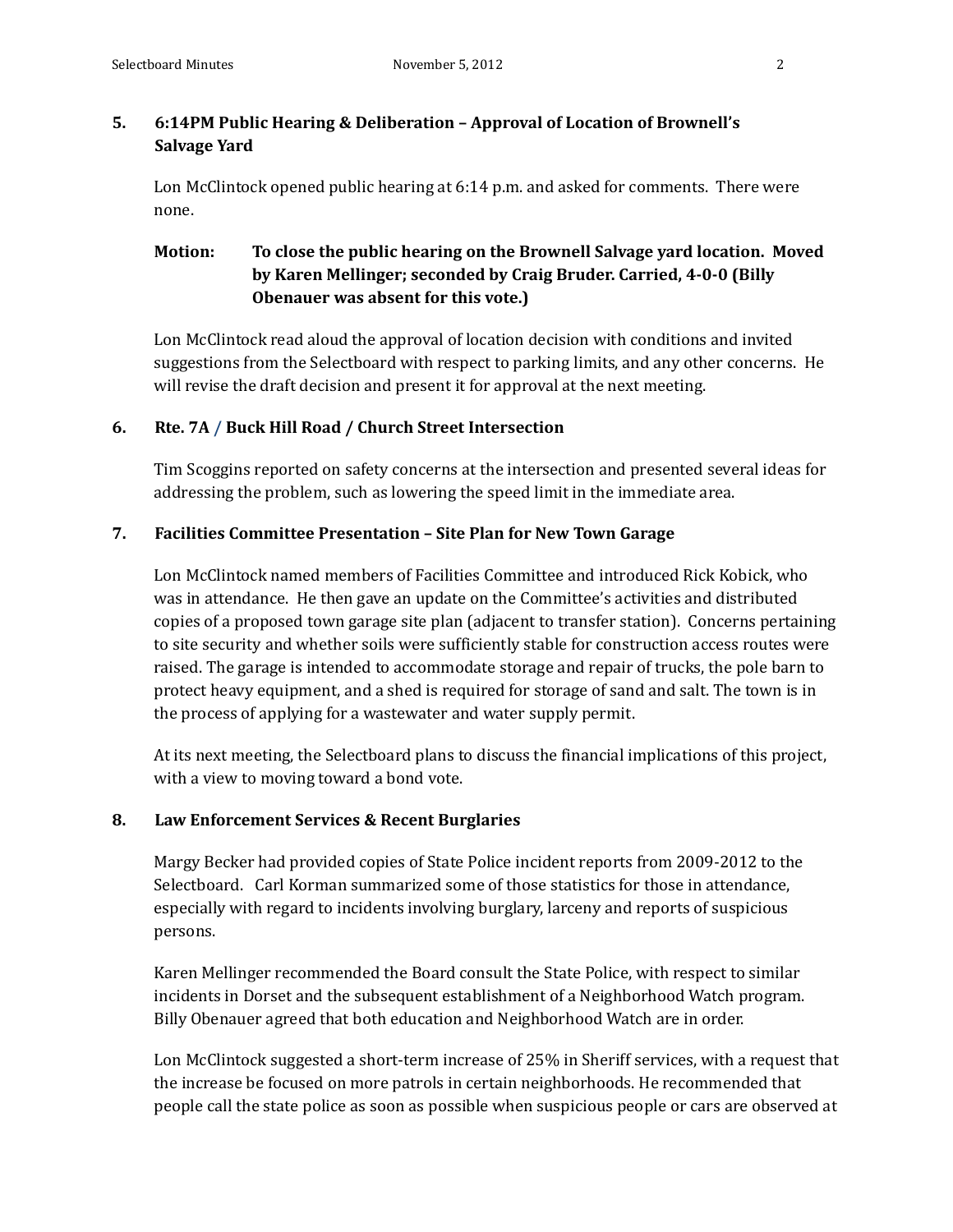442-5421. The Selectboard expects to ask the state police to come in for training of public with regard to establishing Neighborhood Watch.

**Motion. To increase the funding for 5 additional hours/week at \$25.50/hr of Sheriff's time, until Jan 3, 2013. This funding is for the purpose of providing additional patrols . Moved by Craig Bruder; seconded by Carl Korman. Carried, 4‐0‐1 (Mellinger abstaining).**

# **9. State of Vermont Emergency Access Gate Agreement – Rte. 7**

Margy Becker reported on the renewal of the town's agreement with the Vermont Agency of Transportation for maintenance and use of the emergency access gate to Rte 7.

**Motion. To approve the Emergency Access Gate Agreement with the Vermont Agency of Transportation. Moved by Billy Obenauer; seconded by Carl Korman. Carried, 5‐0‐0.**

# **10. Acceptance of DRB Resignations**

Gary Burgess: term ending 2014; Fritz Ludwig: term ending 2014

**Motion. To accept the resignations of Gary Burgess and Fritz Ludwig (terms ending 2014) from the Development Review Board. Moved by Billy Obenauer; seconded by Carl Korman. Carried, 5‐0‐0.**

Members recommended that the Selectboard send letters of appreciation to Gary Burgess and Fritz Ludwig for their service on the Development Review Board.

# **11. Organization of DRB**

Megan Donckers, Chris Ponessi and Tom Huncharek attended the Selectboard meeting and responded to questions.

Lon McClintock reminded those in attendance that the current composition of the Development Review Board is seven members, although at present only four members and one alternate are serving due to 3 resignations. This deficiency in numbers means achieving a quorum to conduct business a challenge. The options are to return to a five-member board or to try to fill the vacant positions. There is also the question of how long to keep trying to recruit members.

Chris Ponessi said that the Development Review Board will discuss DRB structure at its next meeting (Nov 7).

There was some discussion of the options, including a Board of five members and four alternates (as suggested by Billy Obenauer) and of the need to avoid putting applicants at risk that their applications might be held up due to a lack of quorum (as noted by Tom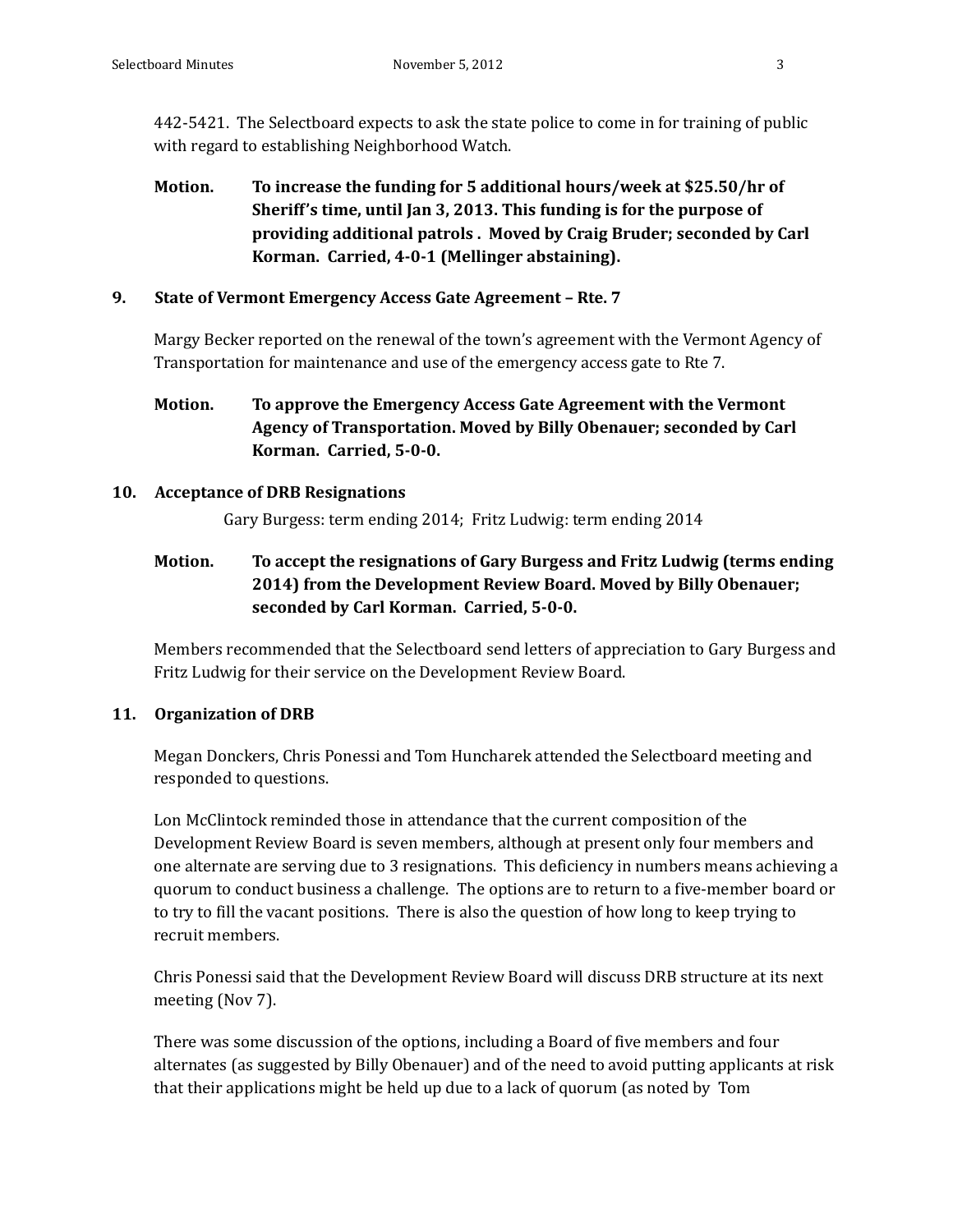Huncharek). Craig Bruder encouraged the Development Review Board to report back to the Selectboard after discussing its preferences with respect to size and composition.

Michael Biddy asked where the vacancies have been advertised. Karen Mellinger encouraged members of the public to apply for positions on the Board.

# **12. Highway Access Ordinance – 2nd reading**

The matter will be considered at the next meeting.

# **13. Transportation Enhancement Grant – Bid Award for Design Engineering Services**

**Motion. To award the bid to KAS, Inc., for Design Engineering Services at the intersection of Church Street and Rte. 7a, for a total cost of \$24,359. Moved by Karen Mellinger; seconded by Craig Bruder. Carried, 5‐0‐0.**

# **14. Diesel Bid Opening and Award**

After the town extended the deadline for submission of bids to provide diesel fuel, one further bid was received.

A) Haskins proposed a fluctuating price of  $40¢$  gal. over their cost; B) John Ray & Sons offered either a fixed price of \$3.442/gal or a fluctuating price of  $18¢$  above rack price at the Port of Albany.

- **Motion. To accept the bid from John Ray & Son of \$3.442/gal for diesel fuel, on the condition that \$3.442/gal is the fixed price. Moved by Karen Mellinger; seconded by Craig Bruder. Carried, 5‐0‐0.**
- **15. Board of Listers – Request to Approve Correction of Errors and Omissions**
	- **Motion. To approve the correction of the Grand List with respect to the Michael Watson parcel, adjusting the value from \$228,900 to \$85,3000. Moved by Karen Mellinger; seconded by Craig Bruder. Carried 5‐0‐0**
	- **Motion. To adjust the Grand List value of the Paul Watson property, reflecting the correction in its description, from \$28,500 to \$205,400. Moved by Craig Bruder; seconded by Billy Obenauer. Carried, 5‐0‐0.**
	- **Motion To adjust the Grand List value of the Howard Vaine property from \$192,900 to \$206,700. Moved by Craig Bruder; seconded by Billy Obenauer. Carried, 5‐0‐0.**
	- **Motion. To approve the change in the Grand List value of the Wilentz property from \$239,300 to \$215,900. Moved by Karen Mellinger; seconded by Carl Korman. Carried, 5‐0‐0.**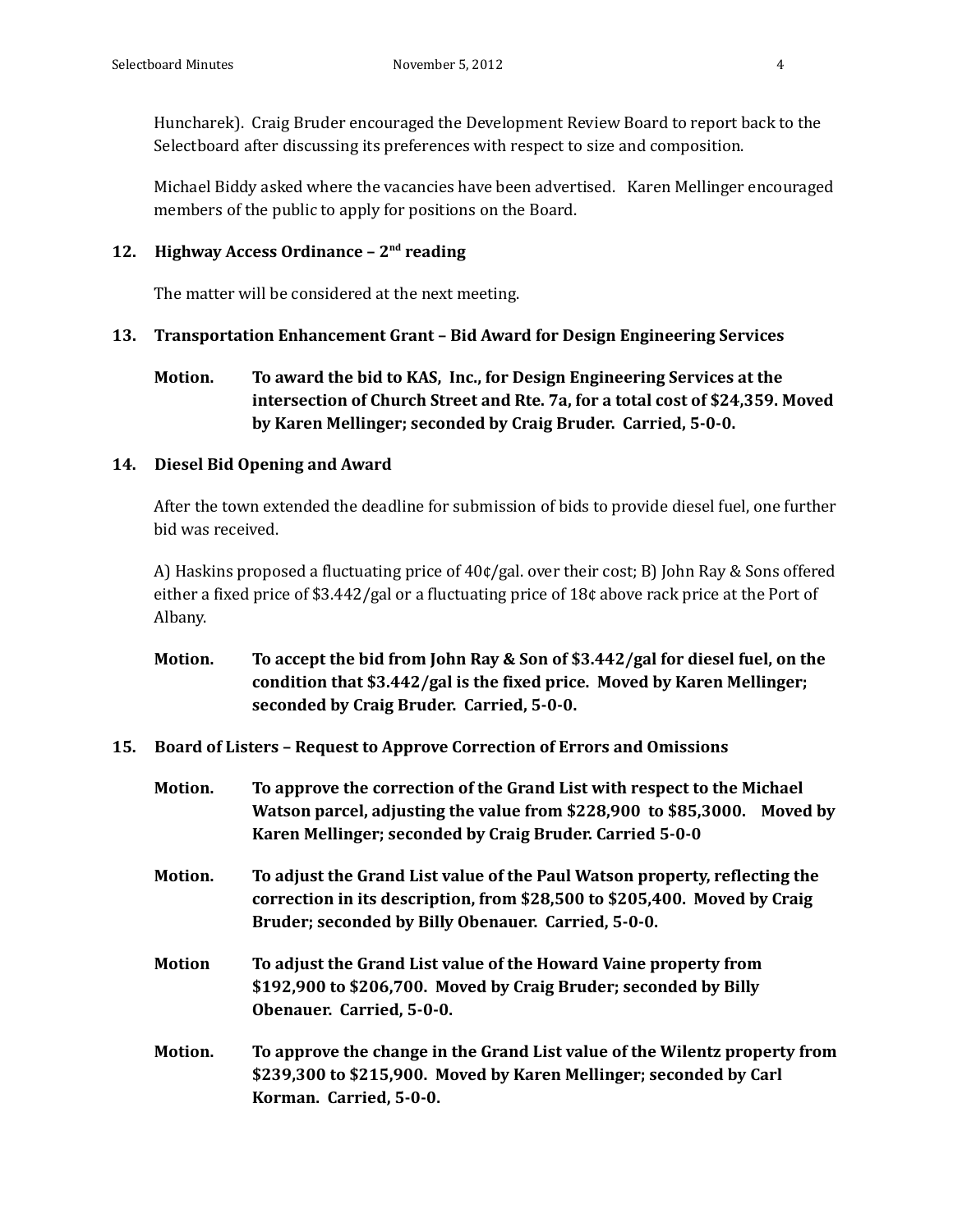| <b>Motion</b> | To approve the change in the Grand List value of the Gramhofer property<br>from \$168,100 (homestead value) to \$181,200 (homestead). Moved by<br>Billy Obenauer; seconded by Carl Korman. Carried, 4-0-1 (McClintock)<br>abstaining) |
|---------------|---------------------------------------------------------------------------------------------------------------------------------------------------------------------------------------------------------------------------------------|
| <b>Motion</b> | To adjust the Grand List value of the Greene property from \$261,100 to<br>\$256,200. Moved by Billy Obenauer; seconded by Craig Bruder. Carried, 5-<br>$0 - 0.$                                                                      |
| Motion.       | To adjust the Grand List value of the Vermont Transco Utility from<br>\$799,200 to \$777,900. Moved by Billy Obenauer; seconded by Craig<br>Bruder. Carried, 5-0-0.                                                                   |

Consideration of two other corrections in the Grand List values (Mance and Serrao) was deferred. 

## **16. Town Administrator's Report**

Margy Becker reported on the paving of Twitchell Hill Road. Some property owners have expressed concern about the drop from the road to their driveways, which has in some cases increased since the road was leveled. The Road Foreman, Terry Stacy, will be asked to investigate. 

There has been substantial interest in the road crew position for which the application deadline is Friday (Nov 9). The Road Foreman will be asked about any intention to limit plowing on particular roads. She noted that there is a need for the Selectboard to discuss the timeline for design of the new garage. She has had some discussion with regard to the website.

## **17. Other Business**

Craig Bruder has received a complaint from a resident that the bus will not travel down his road (Holy Smoke Rd) to pick up children for school; the situation is probably due to narrowness of the road, and may require removal of a few trees. The Selectboard will need information from the bus company in order to address the problem.

Craig Bruder mentioned concern about winter maintenance and longer-term improvement of Potter Montgomery Rd.

## **18. Minutes**

# **Motion. To approve minutes of Oct 15, 2012, as corrected. Moved by Karen Mellinger; seconded by Carl Korman. Carried, 5‐0‐0.**